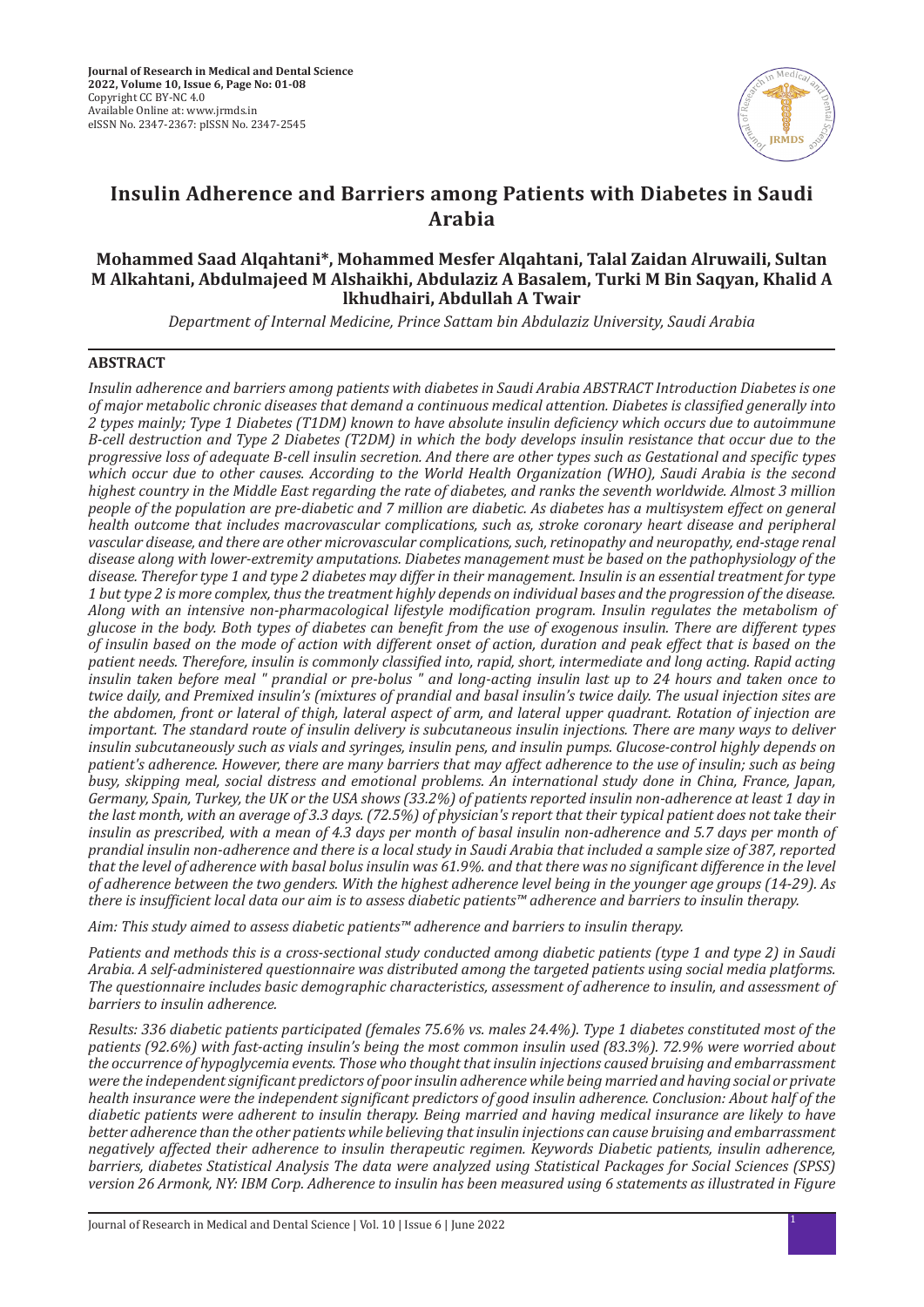2, where a 5-point Likert scale type of categories as the answer options ranging from  $\hat{\alpha} \in \text{c}$  and  $\alpha$  as 1 to  $\hat{\beta}$  $\hat{a}$ €œnever $\hat{a}$ € coded as 5. The total adherence score had been calculated by adding all 6 items and a score range from 6 *to 30 had been generated which means, the higher the score the higher adherence to insulin. By using 60% as a cutoff point to determine the level of adherence, patients were classified as poor adherence if the score was 60% or below while above 60% were classified as good adherence. Continuous variables were presented using means and standard deviations while categorical were summarized using numbers and percentages. The level of adherence was compared with the socio-demographic characteristics and the barriers toward insulin adherence by using the Chi-square test. Significant results were then placed into a multivariate regression model to determine the independent predictor associated with poor adherence where the odds ratio, as well as the 95% confidence interval, was also being reported. A p-value cut-off point of 0.05 at 95% CI was used to determine statistical significance.*

**Key words:** Diabetic patients, Insulin adherence, Barriers, Diabetes

**HOW TO CITE THIS ARTICLE**: Mohammed Saad Alqahtani, Mohammed Mesfer Alqahtani, Talal Zaidan Alruwaili, Sultan M Alkahtani, Abdulmajeed M Alshaikhi, Abdulaziz A Basalem, Turki M Bin Saqyan, Khalid A lkhudhairi, Abdullah A Twair,, Insulin Adherence and Barriers among Patients with Diabetes in Saudi Arabia, J Res Med Dent Sci, 2022, 10 (6):01-08.

**Corresponding author:** Mohammed Saad Alqahtani

**e-mail:** Ms.alqahtani@psau.edu.sa

**Received:** 18-May-2022, Manuscript No. JRMDS-22-64103;

Editor assigned: 20-May-2022, **PreQC No.** JRMDS-22-64103 (PQ);

**Reviewed:** 03-June-2022, QC No. JRMDS-22-64103;

**Revised:** 06-June-2022, Manuscript No. JRMDS-22-64103 (R);

**Published:** 13-June-2022

#### **INTRODUCTION**

Diabetes is one of major metabolic chronic diseases that demand a continuous medical attention. Diabetes is classified generally into 2 types mainly; Type 1 Diabetes (T1DM) known to have absolute insulin deficiency which occurs due to autoimmune B-cell destruction and Type 2 Diabetes (T2DM) in which the body develops insulin resistance that occur due to the progressive loss of adequate B-cell insulin secretion and there are other types such as Gestational and specific types which occur due to other causes [1]. According to the World Health Organization (WHO), Saudi Arabia is the second highest country in the Middle East regarding the rate of diabetes, and ranks the seventh worldwide. Almost 3 million people of the population are pre-diabetic and 7 million are diabetic [2]. As diabetes has a multisystemic effect on general health outcome that includes macrovascular complications, such as, stroke coronary heart disease and peripheral vascular disease, and there are other microvascular complications, such, retinopathy and neuropathy, end-stage renal disease along with lowerextremity amputations [3] (Figure 1).

Diabetes management must be based on the pathophysiology of the disease. Therefor type 1 and type 2 diabetes may differ in their management. Insulin is an essential treatment for type 1 but type 2 is more complex, thus the treatment highly depends on individual bases and the progression of the disease [4]. Along with an intensive non-pharmacological lifestyle modification program [5]. insulin regulates the metabolism of glucose in the body. both types of diabetes can benefit from the use of exogenous insulin. There are different types of insulin based on the mode of action with different onset of action, duration and peak effect that is based on the patient needs. Therefore, insulin is commonly classified into, rapid, short, intermediate and long-acting [6].



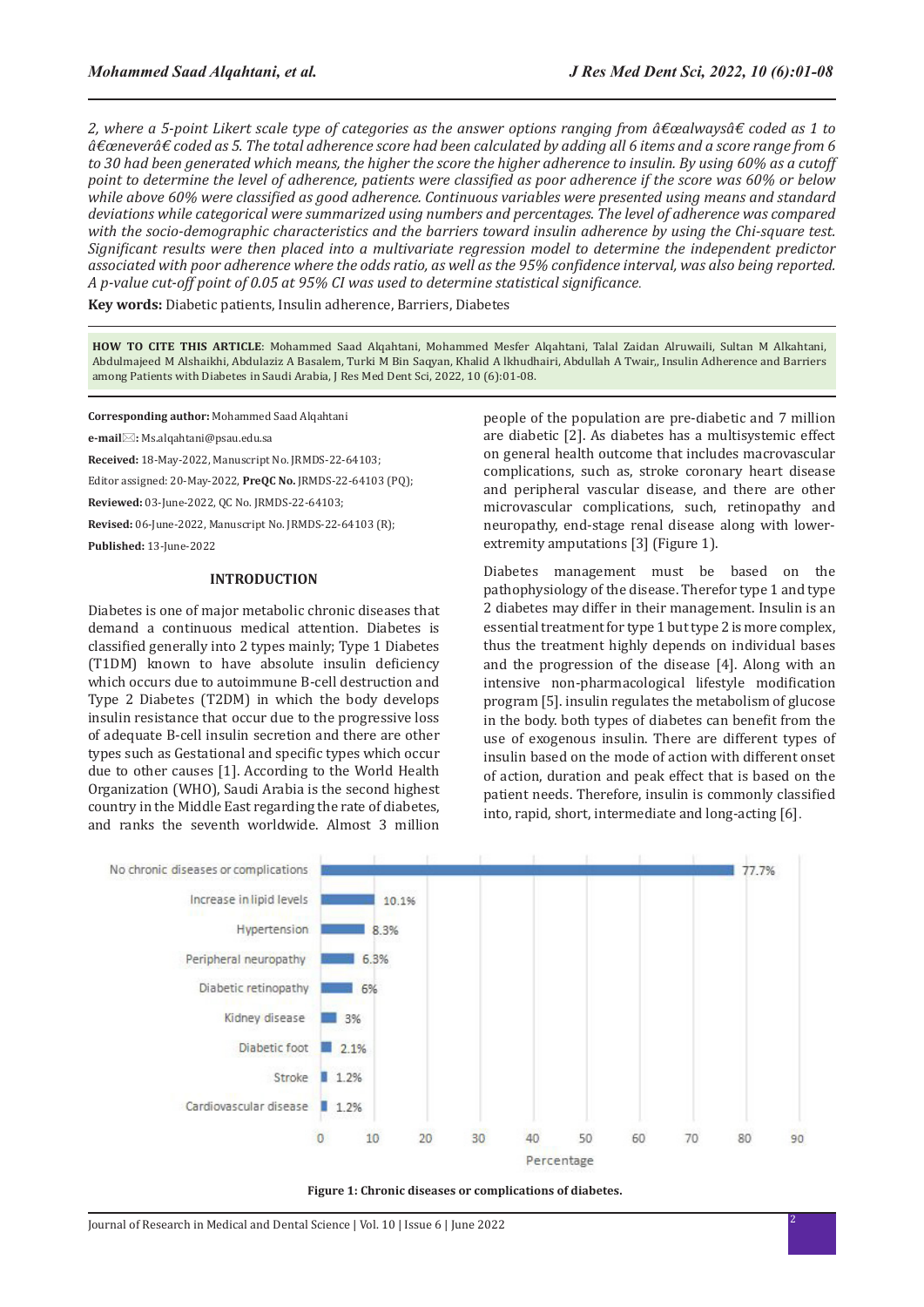Rapid acting insulin taken before meal "prandial or pre-bolus" and long-acting insulin last up to 24 hours and taken once to twice daily, and Premixed insulin's (mixtures of prandial and basal insulin's twice daily. The usual injection sites are the abdomen, front or lateral of thigh, lateral aspect of arm, and lateral upper quadrant. Rotation of injection is important [7]. The standard route of insulin delivery is subcutaneous insulin injections. There are many ways to deliver insulin subcutaneously such as vials and syringes, insulin pens, and insulin pumps [8].

Glucose-control highly depends on patient's adherence. However, there are many barriers that may affect adherence to the use of insulin; such as being busy, skipping meal, social distress and emotional problems. An international study done in China, France, Japan, Germany, Spain, Turkey, the UK or the USA shows (33.2%) of patients reported insulin non-adherence at least 1 day in the last month, with an average of 3.3 days. (72.5%) of physician's report that their typical patient does not take their insulin as prescribed, with a mean of 4.3 days per month of basal insulin non-adherence and 5.7 days per month of prandial insulin non-adherence [9] and there is a local study in Saudi Arabia that included a sample size of 387, reported that the level of adherence with basal bolus insulin was 61.9%. and that there was no significant difference in the level of adherence between the two genders. With the highest adherence level being in the younger age groups (14-29) [10]. As there is insufficient local data our aim is to assess diabetic patients' adherence and barriers to insulin therapy.

## **PATIENTS AND METHODS**

This is a cross-sectional study conducted among diabetic patients (type 1 and type 2) in Saudi Arabia. A selfadministered questionnaire was distributed among the targeted patients using social media platforms. The questionnaire includes basic demographic characteristics, assessment of adherence to insulin, and assessment of barriers to insulin adherence.

#### **STATISTICAL ANALYSIS**

The data were analyzed using Statistical Packages for Social Sciences (SPSS) version 26 Armonk, NY: IBM Corp. Adherence to insulin has been measured using 6 statements as illustrated in Figure 2, where a 5-point Likert scale type of categories as the answer options ranging from "always" coded as 1 to "never" coded as 5. The total adherence score had been calculated by adding all 6 items and a score range from 6 to 30 had been generated which means, the higher the score the higher adherence to insulin. By using 60% as a cutoff point to determine the level of adherence, patients were classified as poor adherence if the score was 60% or below while above 60% were classified as good adherence.

Continuous variables were presented using means and standard deviations while categorical were summarized using numbers and percentages. The level of adherence was compared with the socio-demographic characteristics and the barriers toward insulin adherence by using the Chi-square test. Significant results were then placed into a multivariate regression model to determine the independent predictor associated with poor adherence where the odds ratio, as well as the 95% confidence interval, was also being reported. A p-value cut-off point of 0.05 at 95% CI was used to determine statistical significance.

#### **RESULTS**

336 diabetic patients responded to our survey. Table 1 presented the socio-demographic characteristics and the type of insulin used by the patients. The most

| Table 1: Socio-demographic characteristics and type of insulin |
|----------------------------------------------------------------|
| used of diabetic patients (n=336).                             |

| Study data                                                                                                        | N (%)       |
|-------------------------------------------------------------------------------------------------------------------|-------------|
| Age group                                                                                                         |             |
| $18 - 25$ years                                                                                                   | 185 (55.1%) |
| 26 – 35 years                                                                                                     | 93 (27.7%)  |
| 36 – 45 years                                                                                                     | 26 (07.7%)  |
| >45 years                                                                                                         | 32 (09.5%)  |
| Gender                                                                                                            |             |
| Male                                                                                                              | 82 (24.4%)  |
| Female                                                                                                            | 254 (75.6%) |
| <b>Educational level</b>                                                                                          |             |
| High school or below                                                                                              | 138 (41.1%) |
| University degree                                                                                                 | 189 (56.3%) |
| Master of Ph.D. degree                                                                                            | 09 (02.7%)  |
| Marital status                                                                                                    |             |
| Unmarried                                                                                                         | 232 (69.0%) |
| Married                                                                                                           | $(104)$ 31% |
| Time since diagnosed with diabetes                                                                                |             |
| <5 years ago                                                                                                      | 123 (36.5%) |
| 5 - 10 years ago                                                                                                  | 81 (24.1%)  |
| >10 years ago                                                                                                     | 132 (39.3%) |
| Type of diabetes                                                                                                  |             |
| Type 1                                                                                                            | 311 (92.6%) |
| Type 2                                                                                                            | 25 (7.4%)   |
| HbA1c level                                                                                                       |             |
| <7%                                                                                                               | 114 (33.9%) |
| 7%-9%                                                                                                             | 173 (51.5%) |
| >9%                                                                                                               | 49 (14.6%)  |
| How do you use insulin?                                                                                           |             |
| Insulin pump                                                                                                      | 30 (8.9%)   |
| Insulin pens                                                                                                      | 298 (88.7%) |
| Withdrawal through a needle (syringe) and a vial                                                                  | 8 (2.4%)    |
| What type of insulin is used?                                                                                     |             |
| Fast-acting insulins, such as Aspart, glulisine, Lispiro<br>(Novorapid, Humalog, Apidra), and long-acting (basal) | 280 (83.3%) |
| Fast-acting insulin only, such as Aspart, Glulisine, Lispiro                                                      | 31 (9.2%)   |
| Mixed insulin only, such as (Novomix) 70/30, 50/50, 25/75                                                         | 17 (0.5%)   |
| Basal insulin only, such as: glargine, glargine 300, detemir,<br>degludec                                         | 8 (2.4%)    |
| What is the average injection per day?                                                                            |             |
| $1 - 2$ injections                                                                                                | 41 (12.2%)  |
| $3 - 4$ injections                                                                                                | 152 (45.2%) |
| >4 injections                                                                                                     | 115 (34.2%) |
| Rely on the pump                                                                                                  | 28 (8.3%)   |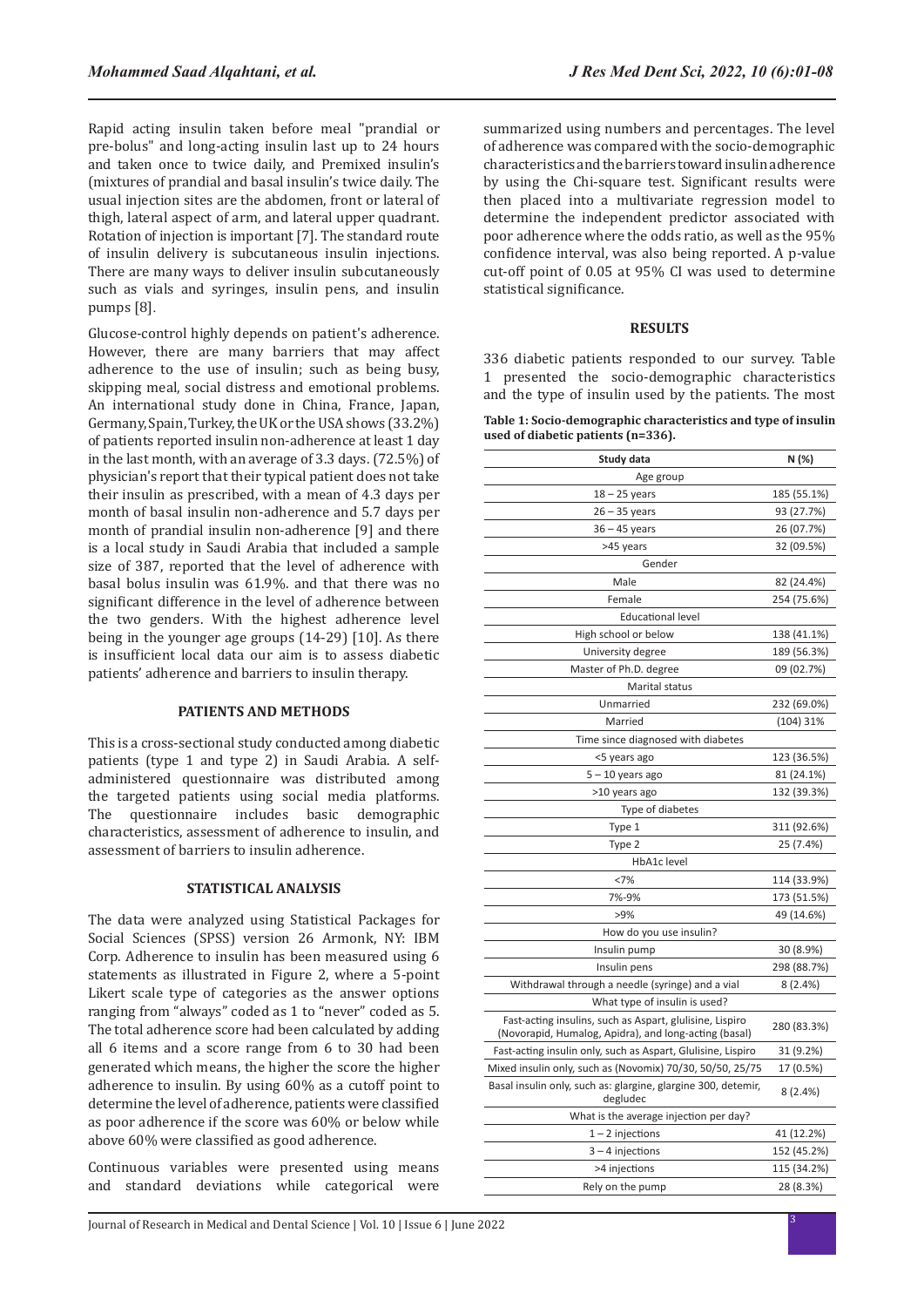common age group was  $18 - 25$  years  $(55.1%)$  with the majority being females (75.6%) and nearly 60% were university degree holders. Patients who were unmarried constituted 69%. Nearly 40% had been diagnosed with diabetes for more than 10 years. Type 1 diabetes constitutes most of the patients (92.6%). More than half (51.5%) had an HbA1c level of 7%-9%. Nearly all (88.7%) were using insulin pens with 83.3% were using fast-acting insulins including Aspart, glulisine, Lispiro (Novorapid, Humalog, Apidra), and long-acting (basal). Around 45.2% had an average injection per day of 3 – 4 injections.

The most common diabetic complication was an increase in lipid levels (10.1%) followed by hypertension (8.3%) and peripheral neuropathy (6.3%). The assessment of adherence to insulin injection has been described in Figure 2. It can be observed that 31.5% of the patients always calculate carbohydrates in food and determine the dose of insulin according to calories while only 3.9% always make plans and activities according to daily doses. About 15.8% stated that taking insulin always interferes with their physical activities while only 5.1% expressed that taking insulin always cause negative effect on social and recreational activities. Likewise, 9.9% stated that taking insulin have always cause negative effect on sex life and 3.9% expressed that taking insulin have always negative impact on work and professional development. The overall mean adherence score based on 6 statements was 19.1 (SD 4.29).

In Figure 3, good adherence constitutes 51% while the rest was poor (49%). In Table 2, a great proportion of patients (93.8%) knew that insulin is a necessary medication for health while 72.9% expressed worry about the occurrence of a hypoglycemic event. 64.3% believe that insulin injection causes bruising and 45.2% believe that insulin injection causes pain. Financial assistance from the family to buy insulin was declared by 39% of the patients. 29.5% believe that the injection process is the most difficult part of the treatment whereas 26.5% thought that insulin injections cause embarrassment. 22.6% declared that they have social or

- 1. Do you calculate carbohydrates in food and based on them determine the dose of insulin? 2. Do you make your plans and activities based on your daily doses? 3. Does taking insulin interfere with your exercise? 4. Does your taking insulin have a negative effect on your social and recreational activities?
- 5. Does taking insulin have a negative effect on your sex life?
	- 6. Does taking insulin have a negative impact on work and professional development?
	- Adherence Total score (mean ± SD); 19.1± 4.29

private medical insurance. About 20.5% were ashamed to take out the pump to take the insulin while 16.4% thought that insulin causes health problems including blindness, amputation and kidney disease. In addition, only 12.5% stopped using insulin due to financial reasons.

We used Chi-square test in Table 3, to determine the relationship between the level of adherence to insulin among the socio-demographic characteristics, the type of insulin used, and the barriers to insulin adherence. It was revealed that the prevalence of poor adherence was more common among the age  $\leq$  25 years (p=0.002), unmarried ( $p<0.001$ ), type 1 diabetic patients ( $p=0.002$ ), patients who thought that insulin injection caused bruising (p=0.024), can cause embarrassment (p=0.022) and those who received financial support from the family to buy insulin (p=0.017) while the prevalence of good adherence was more common among those with having social or private health insurance (p=0.015).

In a multivariate regression model, married patients were significantly more likely to be associated with good insulin adherence (AOR=0.200; 95% CI=0.100–0.397; p<0.001). Patients who thought that insulin injection can cause bruising were 1.8 times higher of having poor insulin adherence (AOR=1.798; 95% CI=1.084–2.985; p=0.023). Patients who thought that insulin injection can cause embarrassment were 2.2 times higher of having poor insulin adherence (AOR=2.195; 95%



**Figure 3: Level of adherence toward insulin injection.**



**Figure 2: Assessment of adherence to insulin injection.**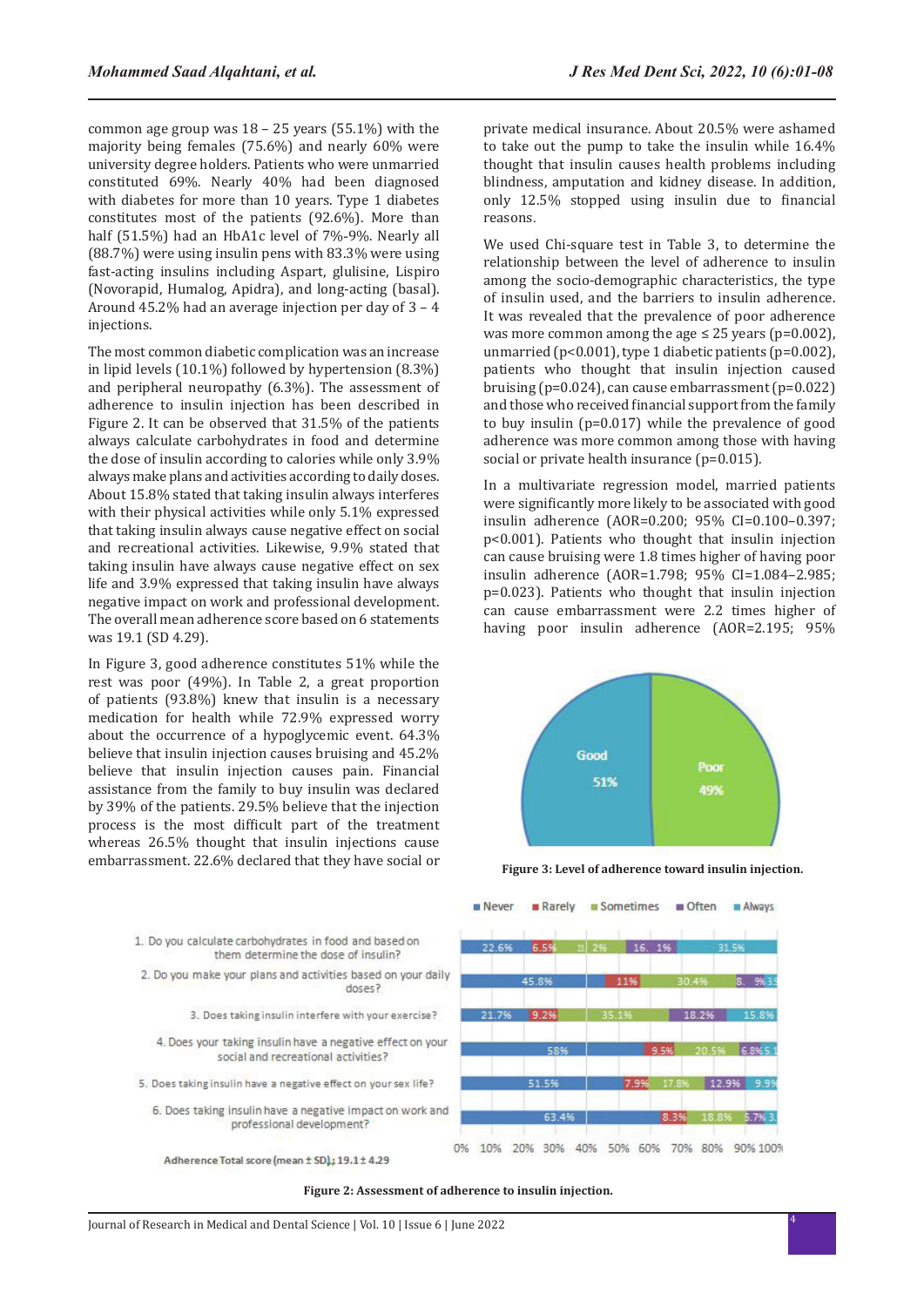## **Table 2: Assessment of barriers toward insulin adherence (n=336).**

|                                                                                                 | Yes         | No          |
|-------------------------------------------------------------------------------------------------|-------------|-------------|
| <b>Statement</b>                                                                                | N (%)       | N (%)       |
| Are you convinced of insulin as a necessary medication for your health?                         | 315 (93.8%) | 21 (06.3%)  |
| Do you worry about the occurrence of a hypoglycemic episode?                                    | 245 (72.9%) | 91 (27.1%)  |
| Do insulin injections cause bruising?                                                           | 216 (64.3%) | 120 (35.7%) |
| Do insulin injections cause pain?                                                               | 152 (45.2%) | 184 (54.8%) |
| Do you receive financial support from the family to buy insulin?                                | 131 (39.0%) | 205 (61.0%) |
| Is the injection process the most difficult part of the treatment?                              | 99 (29.5%)  | 237 (70.5%) |
| Do insulin injections cause embarrassment?                                                      | 89 (26.5%)  | 247 (73.5%) |
| Do you have social or private health insurance?                                                 | 76 (22.6%)  | 260 (77.4%) |
| Are you ashamed to take out the pump to take the insulin?                                       | 69 (20.5%)  | 267 (79.5%) |
| Do you think that insulin causes health problems, such as blindness, amputation, kidney damage? | 55 (16.4%)  | 281 (83.6%) |
| Do you stop using insulin for economic reasons?                                                 | 42 (12.5%)  | 294 (87.5%) |

**Table 3: Relationship between adherence to insulin among the socio-demographic characteristics, type of insulin used and the barriers to insulin adherence of diabetic patients (n=336).**

| Factor                                                        | Poor N (%) (n=165) | Good N (%) (n=171) | P-value §    |
|---------------------------------------------------------------|--------------------|--------------------|--------------|
| Age group                                                     |                    |                    |              |
| $\leq$ 25 years                                               | 105 (63.6%)        | 80 (46.8%)         | $0.002**$    |
| >25 years                                                     | 60 (36.4%)         | 91 (53.2%)         |              |
| Gender                                                        |                    |                    |              |
| Male                                                          | 36 (21.8%)         | 46 (26.9%)         | 0.278        |
| Female                                                        | 129 (78.2%)        | 125 (73.1%)        |              |
| <b>Educational level</b>                                      |                    |                    |              |
| High school or below                                          | 61 (37.0%)         | 77 (45.0%)         | 0.133        |
| University or higher                                          | 104 (63.0%)        | 94 (55.0%)         |              |
| Marital status                                                |                    |                    |              |
| Unmarried                                                     | 138 (83.6%)        | 94 (55.0%)         | $< 0.001$ ** |
| Married                                                       | 27 (16.4%)         | 77 (45.0%)         |              |
| Time since diagnosed with diabetes                            |                    |                    |              |
| <5 years ago                                                  | 67 (40.6%)         | 56 (32.7%)         | 0.29         |
| 5-10 years ago                                                | 39 (23.6%)         | 42 (24.6%)         |              |
| >10 years ago                                                 | 59 (35.8%)         | 73 (42.7%)         |              |
| Type of diabetes                                              |                    |                    |              |
| Type 1                                                        | 160 (97.0%)        | 151 (88.3%)        | $0.002**$    |
| Type 2                                                        | 05 (03.0%)         | 20 (11.7%)         |              |
| HbA1c level                                                   |                    |                    |              |
| <7%                                                           | 65 (39.4%)         | 49 (28.7%)         | 0.11         |
| 7%-9%                                                         | 77 (46.7%)         | 96 (56.1%)         |              |
| >9%                                                           | 23 (13.9%)         | 26 (15.2%)         |              |
| Chronic disease or diabetic complication                      |                    |                    |              |
| Yes                                                           | 32 (19.4%)         | 43 (25.1%)         | 0.206        |
| No                                                            | 133 (80.6%)        | 128 (74.9%)        |              |
| Barriers toward insulin injection *                           |                    |                    |              |
| Injection process is the most difficult part of the treatment | 51 (30.9%)         | 48 (28.1%)         | 0.568        |
| Ashamed to take out the pump to take the insulin              | 36 (21.8%)         | 33 (19.3%)         | 0.568        |
| Insulin injections caused pain                                | 78 (47.3%)         | 74 (43.3%)         | 0.462        |
| Insulin injections caused bruising                            | 116 (70.3%)        | 100 (58.5%)        | $0.024$ **   |
| Insulin injections caused embarrassment                       | 53 (32.1%)         | 36 (21.1%)         | $0.022**$    |
| Worried about the occurrence of a hypoglycemic episode        | 126 (76.4%)        | 119 (69.6%)        | 0.163        |
| Stopped using insulin for economic reasons                    | 25 (15.2%)         | 17 (09.9%)         | 0.149        |
| Received financial support from the family to buy insulin     | 75 (45.5%)         | 56 (32.7%)         | $0.017**$    |
| Having social or private health insurance                     | 28 (17.0%)         | 48 (28.1%)         | $0.015**$    |
| Convinced of insulin as a necessary medication                | 157 (95.2%)        | 158 (92.4%)        | 0.297        |
| Thought insulin causes health problems                        | 23 (13.9%)         | 32 (18.7%)         | 0.237        |
| *Variable with multiple responses.                            |                    |                    |              |
| § P-value has been calculated using Chi-square test.          |                    |                    |              |
| **Significant at p<0.05 level.                                |                    |                    |              |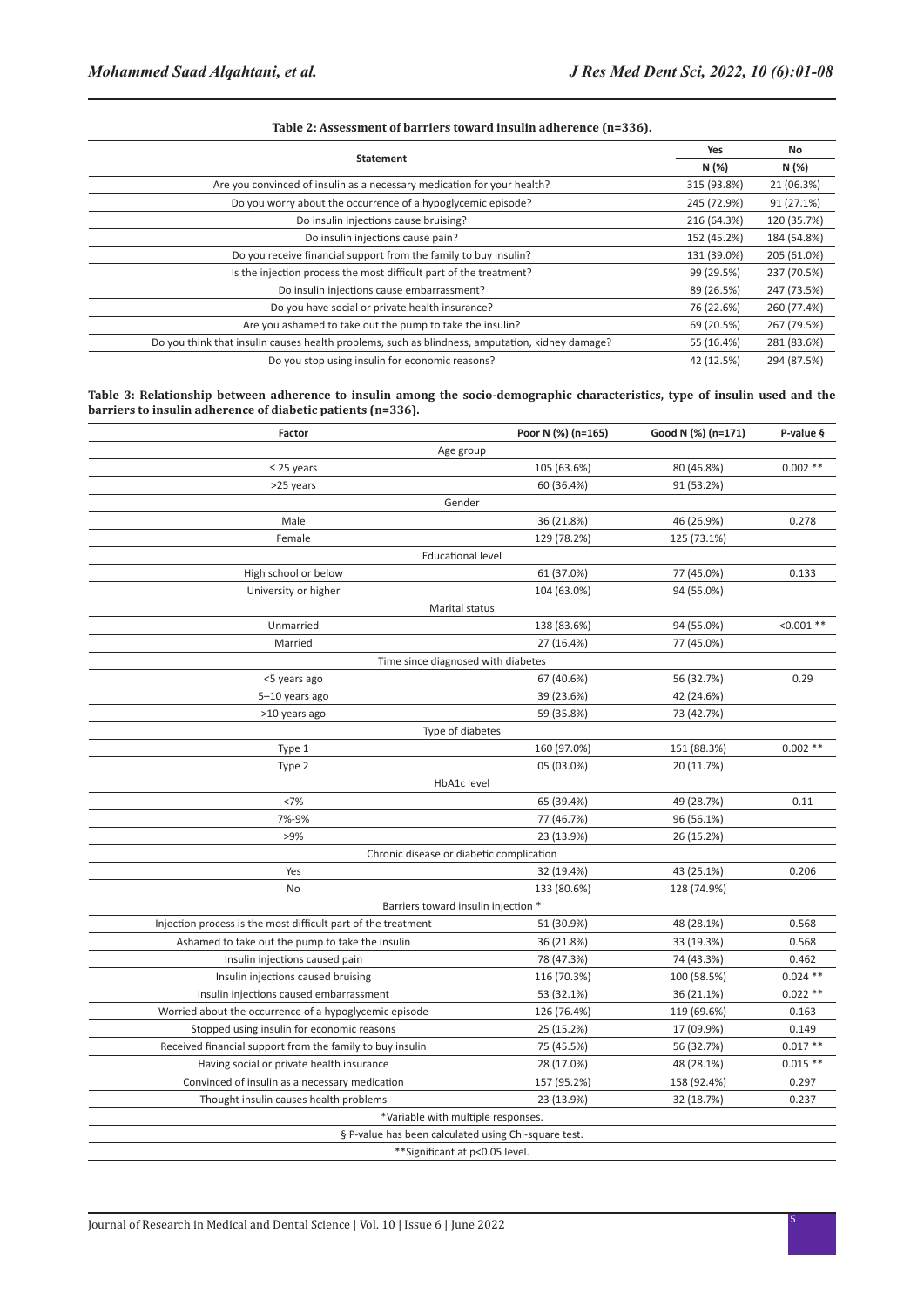**Table 4:** Multivariate regression analysis to determine the independent significant factor associated with poor insulin adherence (n=336).

| Factor                                                    | <b>AOR</b> | 95% CI          | P-value     |  |
|-----------------------------------------------------------|------------|-----------------|-------------|--|
| Age group                                                 |            |                 |             |  |
| $\leq$ 25 years                                           | Ref        |                 |             |  |
| >25 years                                                 | 1.225      | $0.680 - 2.206$ | 0.499       |  |
| <b>Marital status</b>                                     |            |                 |             |  |
| Unmarried                                                 | Ref        |                 |             |  |
| Married                                                   | 0.2        | $0.100 - 0.397$ | $< 0.001**$ |  |
| Type of diabetes                                          |            |                 |             |  |
| Type 1                                                    | Ref        |                 |             |  |
| Type 2                                                    | 0.477      | $0.151 - 1.507$ | 0.207       |  |
| Barriers toward insulin injection*                        |            |                 |             |  |
| Insulin injections caused bruising                        | 1.798      | $1.084 - 2.985$ | $0.023**$   |  |
| Insulin injections caused embarrassment                   | 2.195      | $1.261 - 3.820$ | $0.005**$   |  |
| Received financial support from the family to buy insulin | 1.553      | $0.963 - 2.504$ | 0.071       |  |
| Having social or private health insurance                 | 0.502      | $0.280 - 0.900$ | $0.021**$   |  |
| AOR - Adjusted Odds Ratio; CI - Confidence Interval.      |            |                 |             |  |
| *Variable with multiple responses.                        |            |                 |             |  |
| **Significant at p<0.05 level.                            |            |                 |             |  |

 $CI=1.261-3.820$ ;  $p=0.005$ ). On the other hand, patients with having social or private medical insurance were significantly more likely to being associated with good insulin adherence (AOR=0.502; 95% CI=0.280–0.900; p=0.021) while age group and the type of diabetes did not significantly influence the level of adherence after adjustments to regression model (Table 4).

## **DISCUSSION**

This study is carried out to determine the insulin adherence and barriers of the patients with diabetes. The findings of this study revealed that more than half (51%) had good adherence to insulin regimens and the rest were poor (49%). These findings are strikingly similar to the study of Almeda-Valdes et al. [11] accordingly, they found out that 49.1% of the diabetic patients were nonadherent to insulin therapy while 50.9% were adherent. Similarly, Alsayed et al. [10] documented that 61.9% of the patients were in adherence to basal-bolus insulin therapy. In a multinational study conducted by Peyrot et al. [9] they reported that 33.2% of the diabetic patients were non-adherent to basal insulin therapy for at least 1 day during the previous month with an average of 3.3 days, however, they raised a concern about glucose control as it is insufficient among insulin-treated patients which could be due to insulin omission and the deficiency of dose adjustment. Another published study conducted by Abdu El-Aal et al. [12] indicated that fair adherent to diabetic diet was found in more than half of the patients and more than two-third had adequate adherent to medication. Incidentally in Sri Lanka [13], adherence among diabetic patients was lacking, only 42.5% of the patients were following insulin regimens and 57.5% were non-adherence. The author further explained that adherence to insulin therapy is less due to a gap in patients' awareness. Poor adherence to insulin therapy had also been reported by Mariye et al. [14] They explained that the disparities with adherence could be due to lifestyle, sample size, time gap and utilization of health service.

Alsayed et al. [10] found out that age and a higher level of education have a positive relationship with adherence which were consistent with the paper of Abdu El-Aal et al. [12] as well as Weerakoon et al. [13] In our study, age was a factor of adherence to insulin where younger age group (age ≤25 years) exhibited poor adherence, however, the level of adherence between high school or below and university or higher degree were not significantly different which did not coincide with previous reports. We also found out that being

married and having social or private health insurance were the predictors of good adherence while believing insulin injections can cause embarrassment and bruising were both predictors of poor adherence, however, the occurrence of a hypoglycemic episode and stopping insulin due to economic reasons were not the relevant factors of adherence. These findings are not in accordance with the paper of Almeda-Valdes et al. [11] according to their reports, insulin non-adherence was significantly associated with fear of hypoglycemia and economic reasons. Another study conducted by Mariye et al. [14] noted that good knowledge and favorable attitude toward insulin injection, free-cost insulin therapy, and having a glucometer at home were found to be significant predictors of adherence to insulin therapy. They emphasized that access to free-cost insulin therapy may be related to a poor economic status which shows a challenge among diabetic patients.

Even though most of the patients do not have private health insurance (77.4%), which is necessary for continuing medication? Albeit, this did not pose a barrier among the patients. About 87.5% of the patients would still continue insulin regimen even with economic concerns and while 93.8% saw insulin as a necessary medication to improve health, however, most of the patients have concerns with hypoglycemic events with nearly two-thirds (64.3%) worried about insulin injections that can cause bruising or pain (45.2%). On the other hand, many of them (83.6%) did not seem to agree that insulin causes health problems including blindness,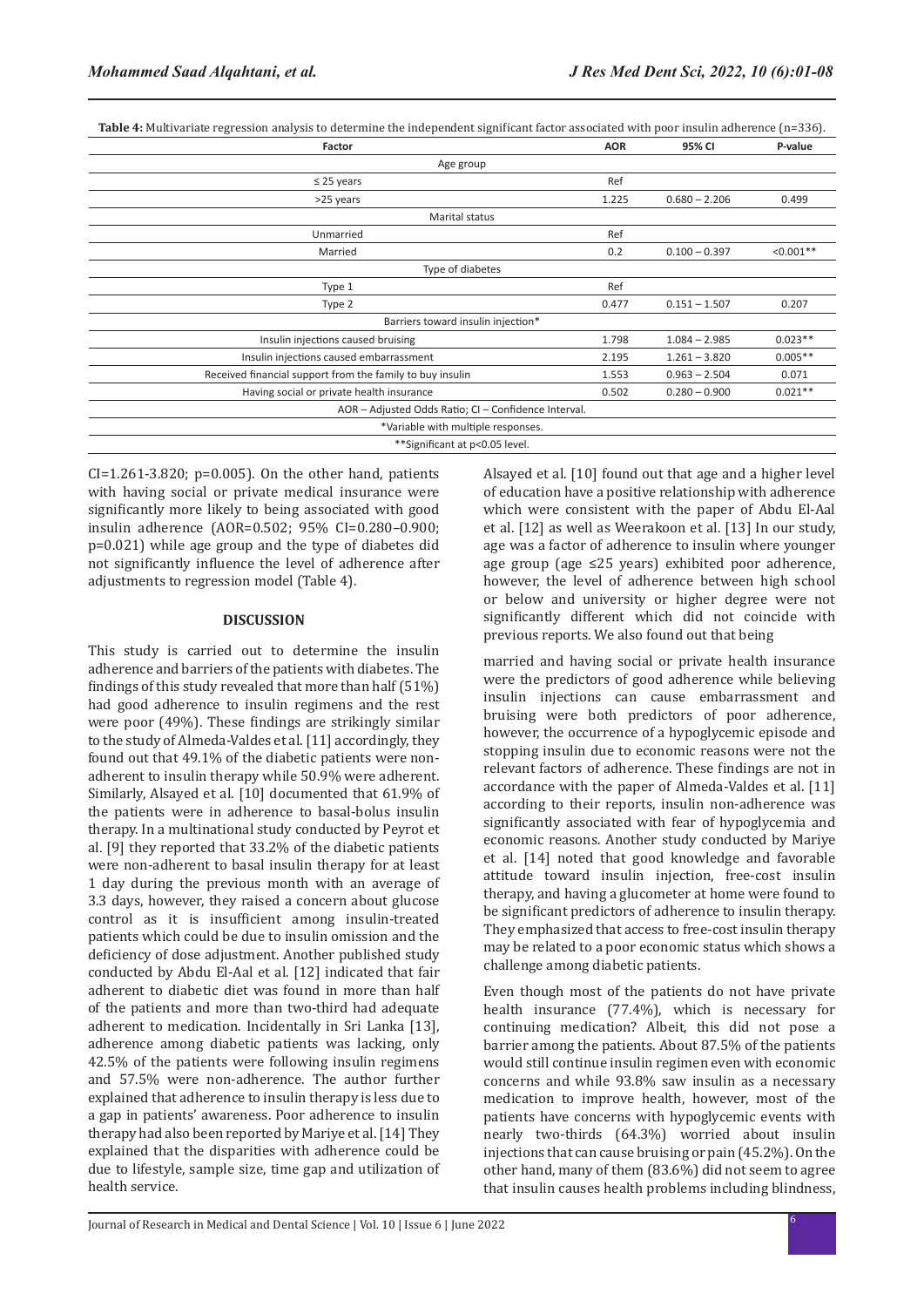amputation and kidney damage. In a multinational study conducted by Peyrot et al. [9] they found out that many patients treated with insulin do have sufficient glucose control (87.6%) and that they would treat more assertively if not for concerns about hypoglycemia, concluding that the majority of patients see insulin treatment as having positive than negative impact on their lives. In a qualitative study of Mirahmadizadeh et al. [15] they learned that lack of trust in the medical team and each patient's unique experiences and challenges in everyday life are the barriers to adherence to treatment in patients with type 2 diabetes. Diabetic complications could also influence insulin adherence. In this study, 23.3% of the patients were having associated complications including an increase in lipid levels, hypertension and peripheral neuropathy. In Makkah, Saudi Arabia [16], a higher proportion (57.9%) of diabetic patients had complications with acidosis as the most common complication. In Riyadh, Saudi Arabia [9], hypercholesteremia (51.6%) and hypertension (40.8%) were the most common complication of diabetes which were not consistent with our reports.

It is important to note that insulin pen was the most commonly used insulin (88.7%) and fast-acting insulins such as Aspart, glulisine, Lispiro (Novorapid, Humalog, Apidra), and long-acting (basal) was the most commonly used type (83.3%) with 3–4 injections per day (45.2%). This is consistent with the paper of Alsayet et al. [10], based on their account, 39.8% of the patients had 4 daily injections and 61.9% had never missed this routine while in a paper published by Alhazmi et al. [16], 30.7% of the patients had once or twice (30%) insulin injections per day.

## **CONCLUSION**

About half of the diabetic patients were adherent to insulin therapy. Being married and having medical insurance are likely to have better adherence than the other patients while believing that insulin injections can cause bruising and embarrassment negatively affected their adherence to insulin therapeutic regimen. The education and positive perception about insulin are necessary to adherence, apart from these, they need continuous counseling and monitoring as the disease might cause a psychological effect that is detrimental to their health condition. A regular visit to the diabetic clinic is equally important to make sure that the insulin regimens are effective and that patient has a good perception of it. Addressing the concerns of patients along with appropriate counseling could definitely improve patients' adherence to insulin regimens.

## **AVAILABILITY OF DATA AND MATERIALS**

The dataset generated and analysed to support this study's findings was present within the study results.

# **FUNDING**

This research did not receive any specific grant from funding agencies in the public, commercial, or not-forprofit sectors.

## **Author's contribution**

All authors contributed equally to data collection, writing and analyzing the results. The final draft of the manuscript has been approved by all authors.

### **COMPETING INTEREST**

The authors declare that they have no known competing financial interests or personal relationships that could have appeared to influence the work reported in this paper.

#### **ACKNOWLEDGEMENT**

This publication was supported by the Deanship of Scientific Research, Prince Sattam bin Abdulaziz University, Al-Kharj, Saudi Arabia.

#### **REFERENCES**

- 1. American Diabetes Association. [Classification and](https://diabetesjournals.org/care/article/43/Supplement_1/S14/30640/2-Classification-and-Diagnosis-of-Diabetes)  [diagnosis of diabetes: Standards of Medical care in](https://diabetesjournals.org/care/article/43/Supplement_1/S14/30640/2-Classification-and-Diagnosis-of-Diabetes)  [diabetes-2020](https://diabetesjournals.org/care/article/43/Supplement_1/S14/30640/2-Classification-and-Diagnosis-of-Diabetes). Diabetes Care 2020; 43:S14-31.
- 2. Al Dawish MA, Robert AA, Braham R, et al. [Diabetes](https://www.ingentaconnect.com/content/ben/cdr/2016/00000012/00000004/art00006)  [mellitus in Saudi Arabia: A review of the recent](https://www.ingentaconnect.com/content/ben/cdr/2016/00000012/00000004/art00006)<br>literature. Curr Diabetes Rev 2016: 12:359 Curr Diabetes Rev 2016: 12:359-368.
- 3. www.IDF.org/our-activities/care-prevention/ cardiovascular-disease/cvd-report. July 2018. https://www.idf.org/our-activities/careprevention/cardiovascular-disease/cvd-report
- 4. Simó R, Hernández C. [Treatment of diabetes mellitus:](https://europepmc.org/article/med/12199981)  [general goals, and clinical practice management.](https://europepmc.org/article/med/12199981) Rev Esp Cardiol 2002; 55:845-860.
- 5. Johnson EL, Feldman H, Butts A, et al. [Standards of](https://diabetesjournals.org/clinical/article/38/1/10/32237/Standards-of-Medical-Care-in-Diabetes-2020)  [medical care in diabetes—2020 abridged for primary](https://diabetesjournals.org/clinical/article/38/1/10/32237/Standards-of-Medical-Care-in-Diabetes-2020)  [care providers.](https://diabetesjournals.org/clinical/article/38/1/10/32237/Standards-of-Medical-Care-in-Diabetes-2020) Clin Diabetes 2020; 38:10-38.
- 6. Ahmad K. [Insulin sources and types: A review of insulin](https://www.sciencedirect.com/science/article/pii/S0254627214600844)  [in terms of its mode on diabetes mellitus](https://www.sciencedirect.com/science/article/pii/S0254627214600844). J Tradit Chin Med 2014; 34:234-237.
- 7. Danne T, Phillip M, Buckingham BA, et al. ISPAD Clinical practice consensus guidelines 2018: Insulin treatment in children and adolescents with diabetes. Pediatr Diabetes 2018; 19:115-135.
- 8. Shah RB, Patel M, Maahs DM, et al. Insulin delivery methods: Past, present and future. Int J Pharm Investig 2016; 6:1-9.
- 9. Peyrot M, Barnett AH, Meneghini LF, et al. [Insulin](https://onlinelibrary.wiley.com/doi/full/10.1111/j.1464-5491.2012.03605.x)  [adherence behaviours and barriers in the multinational](https://onlinelibrary.wiley.com/doi/full/10.1111/j.1464-5491.2012.03605.x)  [Global Attitudes of Patients and Physicians in Insulin](https://onlinelibrary.wiley.com/doi/full/10.1111/j.1464-5491.2012.03605.x)  [Therapy study](https://onlinelibrary.wiley.com/doi/full/10.1111/j.1464-5491.2012.03605.x). Diabet Med 2012; 29:682-689.
- 10. Alsayed KA, Ghoraba MK. [Assessment of diabetic](https://journals.lww.com/jfmpc/Fulltext/2019/08060/Assessment_of_diabetic_patients__adherence_to.27.aspx)  patients[' adherence to insulin injections on basal-bolus](https://journals.lww.com/jfmpc/Fulltext/2019/08060/Assessment_of_diabetic_patients__adherence_to.27.aspx)  [regimen in diabetic care center in Saudi Arabia 2018:](https://journals.lww.com/jfmpc/Fulltext/2019/08060/Assessment_of_diabetic_patients__adherence_to.27.aspx)  [Cross sectional survey](https://journals.lww.com/jfmpc/Fulltext/2019/08060/Assessment_of_diabetic_patients__adherence_to.27.aspx). J Family Med Prim Care 2019; 8:1964-1970.
- 11. Almeda-Valdes P, Ríofrio JP, Coronado KW, et al. [Factors](https://www.karger.com/Article/Abstract/502903)  [associated with insulin nonadherence in type 1 diabetes](https://www.karger.com/Article/Abstract/502903)